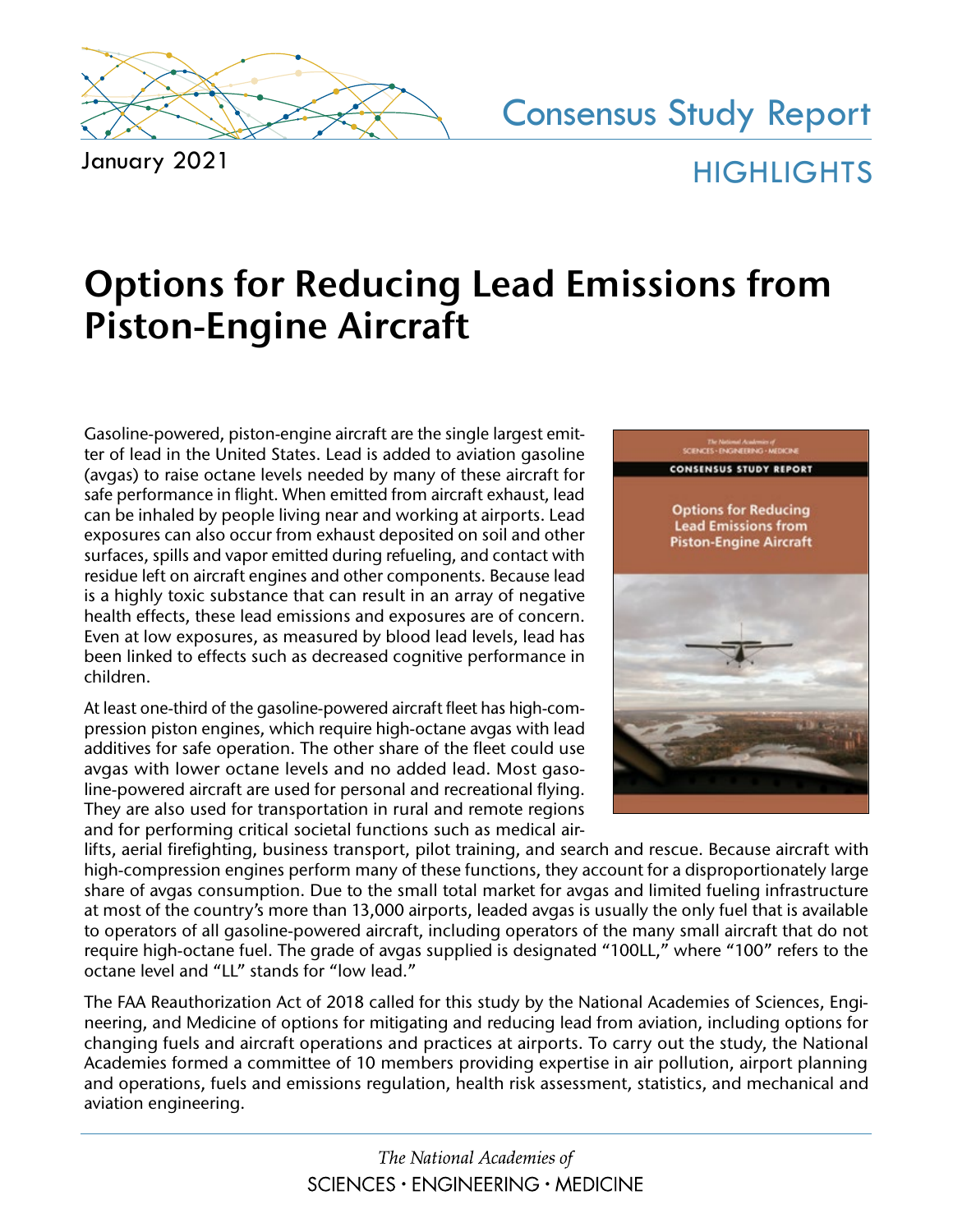After examining potential mitigation options, the committee concluded that there is currently no single option that could guarantee lead's full or near elimination and that achieving sustained and tangible reductions will require concerted efforts across a range of mitigation pathways. For nearly a decade, the Federal Aviation Administration (FAA), fuel developers, and the general aviation (GA) industry have been collaborating to develop an unleaded "drop-in" fuel that can be used by all gasoline-powered aircraft, including those that require high octane. Because of formidable technical challenges, success has remained elusive and is by no means certain. The committee recommends that those collaborative efforts continue as part of a comprehensive lead mitigation strategy that also includes pathways for making near- and mid-term progress in reducing lead emissions and exposures. The following is a summary of several recommendations.

### **CHANGES TO AIRPORT OPERATIONS AND PRACTICES**

To ensure that pilots, aircraft owners, airport managers and personnel, and aircraft technicians understand the hazards created by leaded avgas, FAA, in partnership with prominent organizations within the GA community, should initiate an ongoing campaign for education, training, and awareness of aviation lead exposure that is targeted to pilots, aircraft technicians, and others who work at airports.

Shortly before takeoff, a pilot briefly brings up the engine of the stationary aircraft to high power to confirm the engine's safe operation. Air quality studies at airports have shown that engine run-ups can contribute to significant airborne lead concentrations near run-up areas. **FAA should update its guidance on the location of run-up areas to reflect the results of recent research, including the need to account for both the emissions of engine run-ups and takeoffs when analyzing the geographic distribution of lead emissions at the airport.**

### **CHANGES TO EXISTING FUELS AND THEIR SUPPLY**

A high-octane grade of avgas that contains less lead than 100LL, known as "100VLL" (very low lead), could be used by all piston-engine aircraft. Fleetwide use of 100VLL could reduce total lead emissions by nearly 20 percent; however, this grade of leaded avgas is not currently being produced. **FAA should research public policy options, which could be implemented as quickly as possible by federal and state agencies as well as by Congress, for motivating refiners to produce and airports to supply 100VLL.**

A large portion of the current piston-engine fleet could use lower-octane unleaded avgas, including an existing grade known as "UL94." If all of these eligible aircraft were to use this fuel, aviation lead emissions could be reduced by about 30 percent. However, this outcome would require investments by airports in additional fuel storage and dispensing capacity. **FAA should research public policy options, includ-**



**ing those that may require congressional involvement, that will enable and encourage greater use of available unleaded avgas. The options might include providing incentives for airports to supply unleaded avgas and pilots to use it on eligible aircraft.** 

Credit: Darren Hall, Fargo Jet Center.